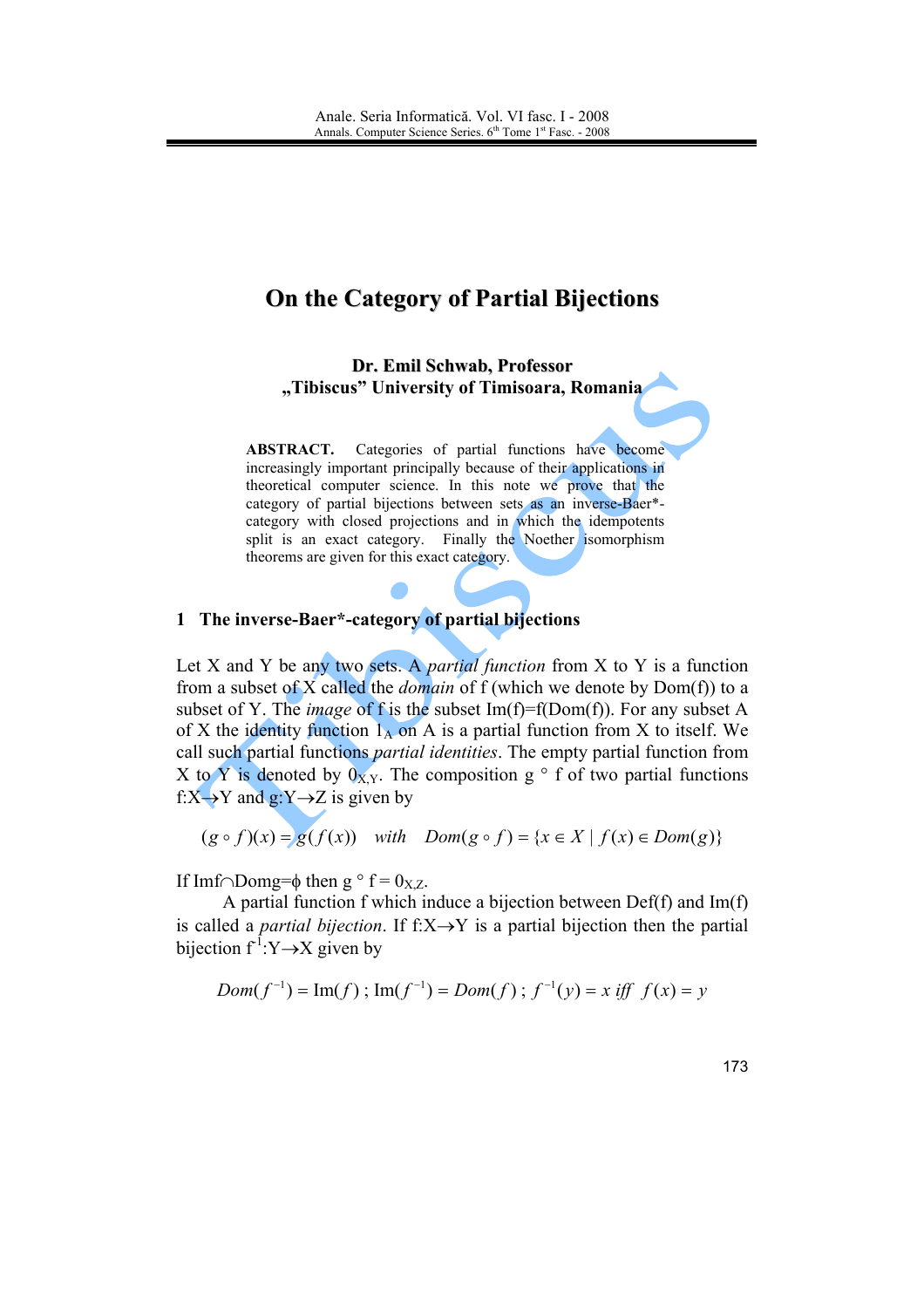the *inverse* of f. The basic properties of partial bijections are listed in the following Proposition:

Proposition 1.1 (i) The composition of partial bijections is again a partial bijection;

(ii) If  $f: X \rightarrow Y$  and  $g: Y \rightarrow Z$  are partial bijections then

$$
f^{-1} \circ f = 1_{Dom(f)}; \ f \circ f^{-1} = 1_{Im(f)}; \ (f^{-1})^{-1} = f; \ (g \circ f)^{-1} = f^{-1} \circ g^{-1}.
$$

(iii) The set of all partial bijections from a set X to itself, denoted  $I(X)$ , is an inverse monoid (called the symmetric inverse monoid on X)

(iv) The idempotents of  $I(X)$  are precisely the partial identities on X.

(v) If  $1_A, 1_B \in E(I(X))$  (where  $E(I(X))$ ) denote the set of idempotents of  $I(X)$  then

$$
1_A \circ 1_B = 1_{A \cap B} = 1_B \circ 1_A.
$$

(vi) An inverse semigroup  $S$  is isomorphic with an inverse subsemigroup of the symmetric inverse monoid I(S) of all patial bijections  $of S.$ 

A category C is called an *inverse category* provided that for each morphism  $\alpha$  of C there exists a unique morphism  $\beta$  of C, called the inverse of  $\alpha$ , such that

$$
\alpha \cdot \beta \cdot \alpha = \alpha
$$
 and  $\beta \cdot \alpha \cdot \beta = \beta$ 

A great number of results about inverse monoids can be expressed for the inverse categories. We shall verify that a regular category (*i.e.* a category provided that for each morphism  $\alpha$  there exists a morphism  $\beta$  such that  $\alpha \cdot \beta \cdot \alpha = \alpha$ ) with the commuting idempotents is an inverse category:

$$
\alpha \cdot \beta \cdot \alpha = \alpha \implies \alpha \cdot \alpha' \cdot \alpha = \alpha, \, \alpha' \cdot \alpha \cdot \alpha' = \alpha' \text{ hold for } \alpha' = \beta \cdot \alpha \cdot \beta
$$

If  $\alpha$ " also satisfies

$$
\alpha \cdot \alpha \cdot \alpha = \alpha \text{ and } \alpha \cdot \alpha \cdot \alpha = \alpha \cdot \alpha,
$$

then (note that  $\alpha \cdot \alpha', \alpha \cdot \alpha'', \alpha' \cdot \alpha, \alpha'' \cdot \alpha$  are idempotents):

174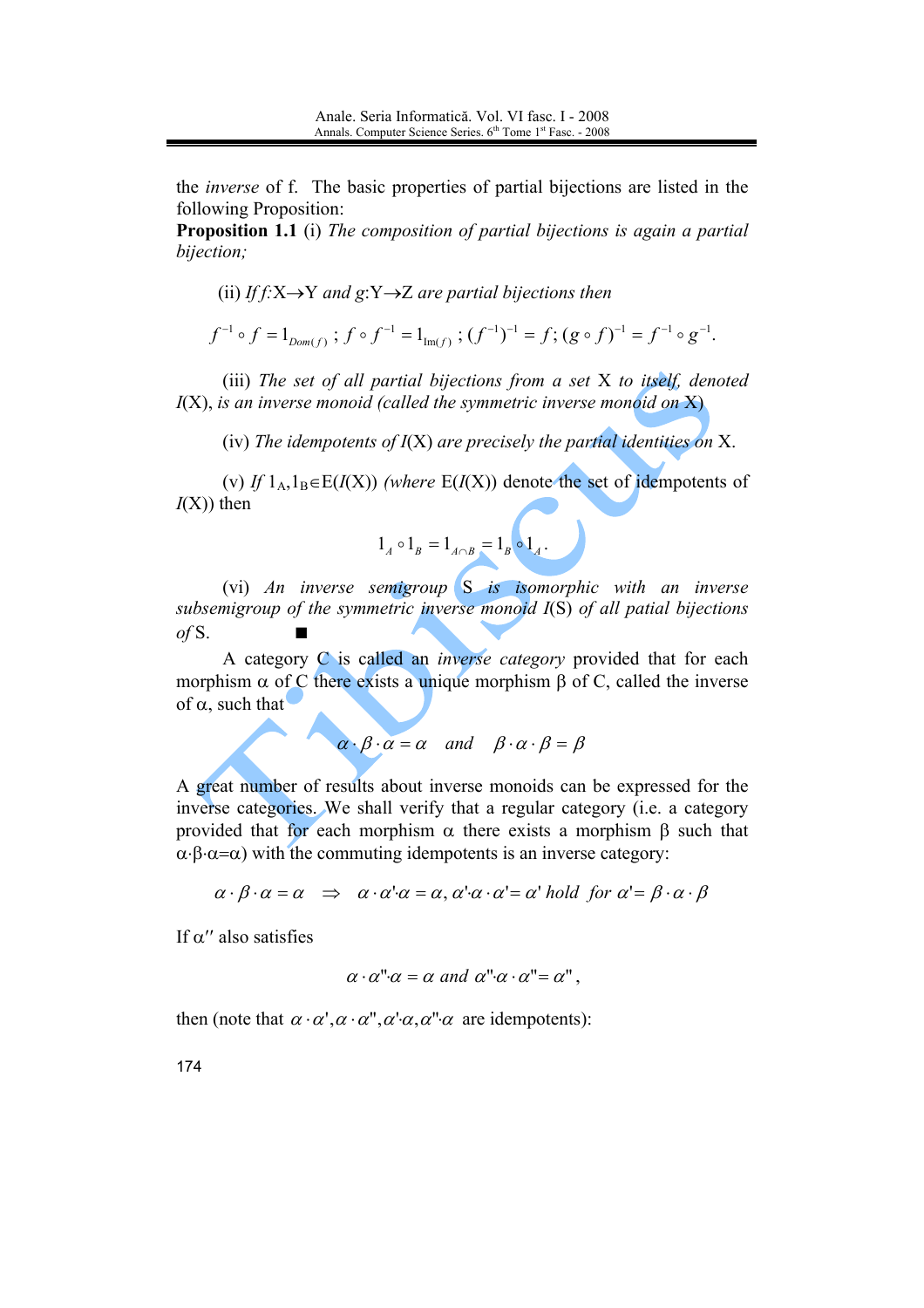$$
\alpha' = \alpha' \cdot \alpha \cdot \alpha' = \alpha' \cdot \alpha \cdot \alpha'' \cdot \alpha \cdot \alpha' = \alpha'' \cdot \alpha \cdot \alpha' \cdot \alpha \cdot \alpha' = \alpha'' \cdot \alpha \cdot \alpha'
$$

and

$$
\alpha''' = \alpha'' \cdot \alpha \cdot \alpha''' = \alpha'' \cdot \alpha \cdot \alpha \cdot \alpha \cdot \alpha''' = \alpha'' \cdot \alpha \cdot \alpha'' \cdot \alpha \cdot \alpha' = \alpha'' \cdot \alpha \cdot \alpha'
$$

and therefore  $\alpha' = \alpha''$ .

As well as inverse semigroups, the inverse categories are described by subcategories of the category B of partial bijections between sets. Ob(B) is the class of all sets. If X and Y are sets,  $Hom_B(X, Y)$  is the set of all partial bijections from X to Y. The composition of morphisms is the composition of partial bijections. Since for any partial bijection f.

$$
f\circ f^{-1}\circ f=f
$$

is defined and holds true, the category B is a regular category. Note that

$$
Hom_B(X, X) = I(X)
$$

and by Proposition 1.1 (v), the idempotents of  $\overline{B}$  commute. Hence **Proposition 1.2** The category B of partial bijections between sets is an inverse category.

As well as the concept of inverse category, the concept of Baer\*category arises if we apply a basic property of Baer\*-semigroups (see []) to morphisms of a category with zero. If C is a category, a contravariant endofunctor \* on C identical on objects and involutory on morphisms (that is  $(\beta \cdot \alpha)^* = \alpha^* \cdot \beta^*$  if the composition  $\beta \cdot \alpha$  makes sense, and  $(\alpha^*)^* = \alpha$  for any morphism  $\alpha$  of C) is called an *involution* on C. An idempotent morphism e of a category C with involution  $*$  is called *projection* if  $e^* = e$ . A category C with involution \* and with zero object is called a Baer\*-category provided that for each morphism  $\alpha \in Hom_C(A, B)$  there exists (a necessarily unique) projection  $\alpha' \in \text{Hom}_C(A, A)$  such that

$$
\{\beta \in MorC \mid \alpha \cdot \beta = 0\} = \alpha' \cdot C,
$$

where  $\alpha'$  C denotes the class of all morphisms of the form  $\alpha' \gamma$  ( $\gamma \in \text{Mor}$ C) such that the composition  $\alpha'$  makes sense. A projection e of a Baer\*category is called *closed projection* if e''=e.

**Proposition 1.3** The category B of partial bijections between sets is a Baer\*-category with closed projections (any projection is closed projecton).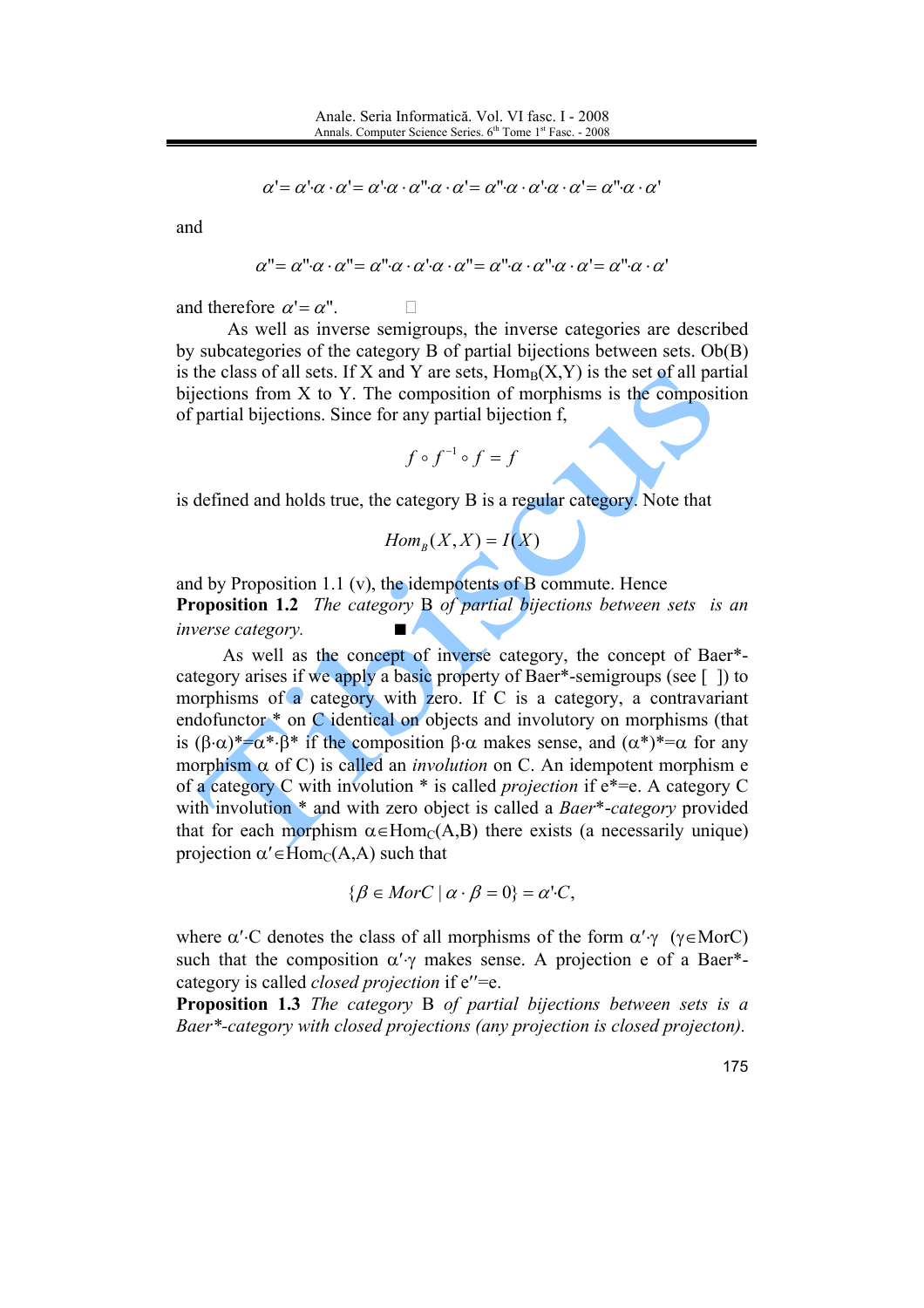**Proof.** The category B is provided with a canonical involution, namely  $f^* = f$ <sup>1</sup>. Now, let  $f: X \rightarrow Y$  be a partial bijection. We shall verify that

 $\{g \in Hom_B(\bullet, X) \mid f \circ g = 0_{\bullet Y}\} = 1_{X \sim Def(f)} \circ B$   $(1_{X \sim Def(f)} \in Hom_B(X, X))$ 

If g  $\in$  Hom( $\bullet$ ,X) such that f  $\circ$  g =0 $\bullet$ , then Im(g) $\subset$ X-Def(f) and therefore  $g=1_{X\text{-Def(f)}}$  ° g. Now, for any morphism  $h \in 1_{X\text{-Def(f)}}$  ° B we have f ° h=0. because  $f \circ 1_{X\text{-Def}(f)} = 0_{X,Y}$ .

Since the idempotents of B are partial identities, it follows that any idempotent of B is closed projection.

If C is an inverse category then we denote the inverse of  $\alpha$  by  $\alpha^{-1}$ . The inverse category C is provided with the canonical involution  $^{-1}$ . We say that C is an *inverse* -Baer\*-category if C is an inverse and a Baer\*-category with  $* = -1$ . We have:

**Theorem 1.4** An inverse- Baer\*-category with closed projections in which every idempotent has a mono-epi factorization is an exact category (in the sense of Mitchell [MIT65]).

Proof. An exact category is a normal and conormal category with kernels and cokernels in which any morphism has a mono-epi factorization. Now, let C be an inverse Baer\*-category with closed projections in which any idempotent has a mono-epi factorization. We shall verify that C is an exact category.

If  $\alpha$  is a morphism of C and  $\alpha' = p_1 \cdot q_1$  is a mono-epi factorization of  $\alpha'$ then  $\alpha \cdot \alpha' = 0$  and therefore  $\alpha \cdot p_1 = 0$ . Let  $\alpha \cdot \beta = 0$  for some  $\beta \in \text{Mor}C$ . Then  $\beta \in \alpha'$ . C, that is  $\beta = p_1 \cdot (q_1 \cdot \gamma)$  for some morphism  $\gamma \in \text{Mor}$ . It follows  $p_1 = \text{ker}(f)$ . Hence C is a category with kernels. Now, if  $(\alpha^{-1})' = p_2 \cdot q_2$  is a mono-epi factorization of  $(\alpha^{-1})'$  then  $g_2$ =coker( $\alpha$ ). Hence C is a category with kernels and cokernels.

To show that C is normal and conormal let  $\alpha$  be a monorphism in C and  $\beta$  an epimorphism in C. It is straightforward to check that  $\alpha = \text{ker}(\alpha^{-1})'$ and  $\beta = \coker(\beta')$ . Hence C is a normal and conormal category.

To show that any morphism  $\alpha$  of C has a mono-epi facotization, let  $\alpha \cdot \alpha^{-1}$ =p·q be a mono-epi factorization of the idempotent  $\alpha \cdot \alpha^{-1}$ . Then,

$$
\alpha = \alpha \cdot \alpha^{-1} \cdot \alpha = p \cdot (q \cdot \alpha^{-1} \cdot \alpha) = p \cdot \beta,
$$

where  $\beta = q \cdot \alpha^{-1} \cdot \alpha$ . Note that,

$$
\alpha \cdot \alpha^{-1} \cdot p \cdot q = \alpha \cdot \alpha^{-1} \cdot \alpha \cdot \alpha^{-1} = \alpha \cdot \alpha^{-1} = p \cdot q
$$

176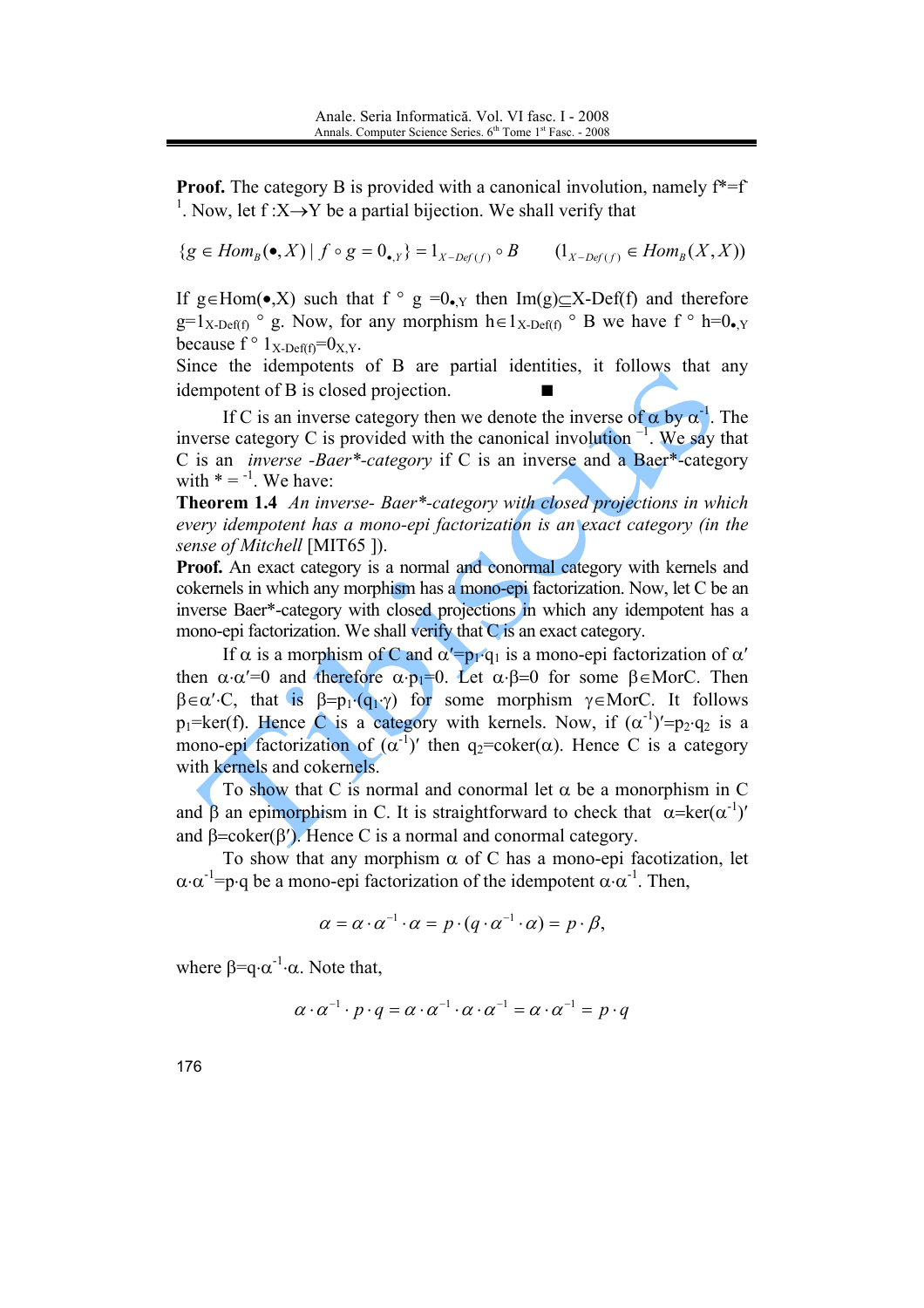and therefore

$$
\alpha \cdot \alpha^{-1} \cdot p = p
$$

It follows

$$
p = \alpha \cdot \alpha^{-1} \cdot p = p \cdot \beta \cdot \alpha^{-1} \cdot p,
$$

that is:

$$
1 = \beta \cdot \alpha^{-1} \cdot p
$$

Thus  $\beta$  is an epimorhism and  $\alpha = p \cdot \beta$  is a mono-epi factorization of  $\alpha$ . **Corollary 1.5** The category B of partial bijections between sets is an exact category

**Proof.** To show that the category B of partial bijections between sets is an exact category it is enough by Theorem 1.4 to show that any idempotent of B has a mono-epi factorization. It is straightforward to check that a morphism  $f \in Hom_B(X, Y)$  is a monomorphism if and only if Def(f)=X, and it is an epimorphism if and only if  $Im(f)=Y$ . Thus if  $1_A \in Hom_B(X,X)$  is an idempotent (Dom( $1_A$ )=A $\subset$ X) then



is a mono-epi factorization of  $1_A$  ( $1_A=g^{\circ}$  f), where the partial bijections f:X $\rightarrow$ A and g:A $\rightarrow$ X are given by:

$$
Def(f) = A; f(x) = x
$$
 and  $Def(g) = A; g(x) = x$ .

## The Noether isomorphism theorems for the category of partial bijections  $\overline{2}$

Let C be an exact category. The sequence of morphisms in  $C$ :

$$
0 \longrightarrow U \xrightarrow{\alpha} V \xrightarrow{\beta} W \longrightarrow 0
$$

is an exact sequence (called a short exact sequence) if and only if:

177

п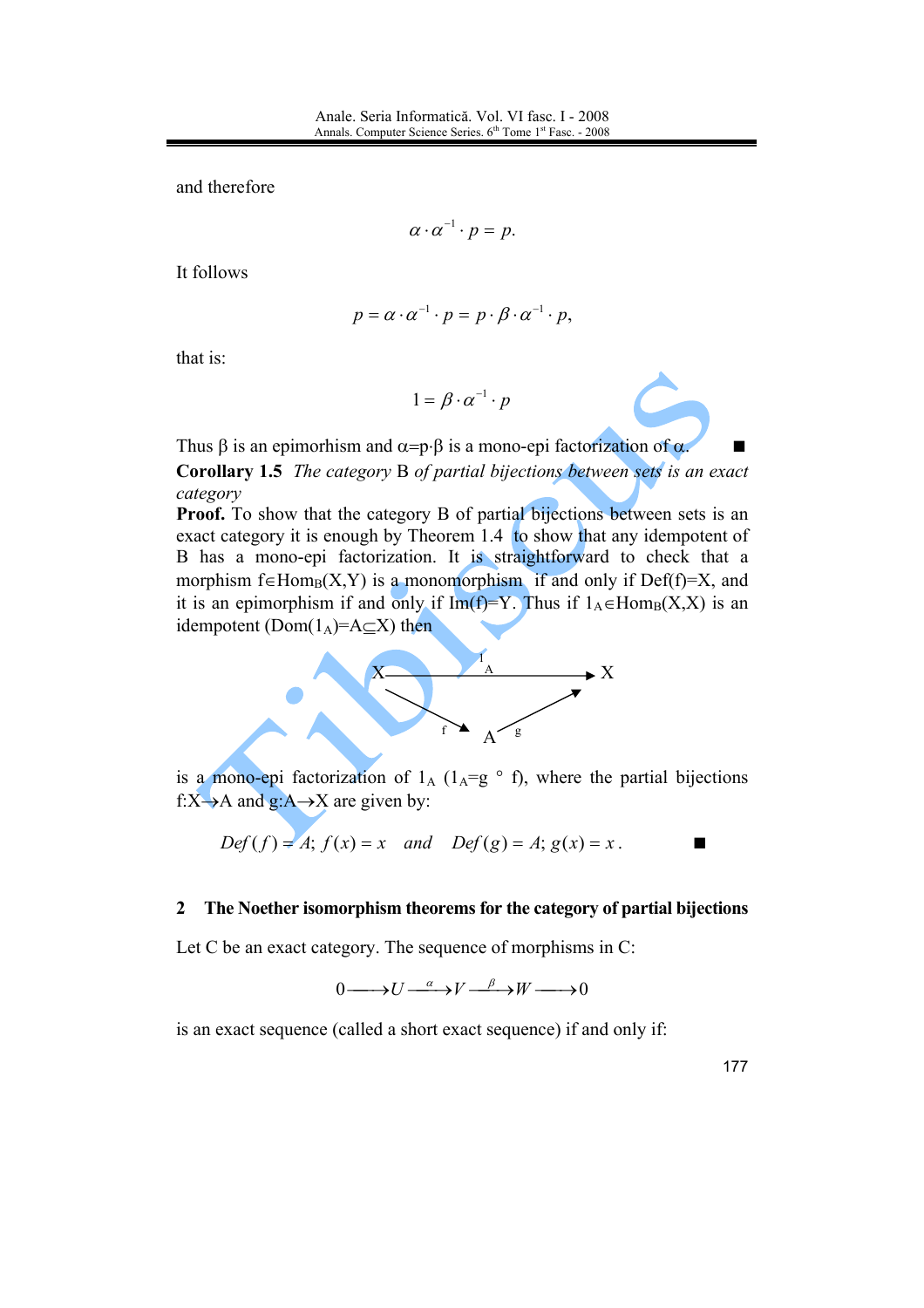$\alpha = \text{ker}(\beta)$ , (or equivalenty,  $\beta = \text{coker}(\alpha)$ ) and  $\begin{cases} \alpha \text{ is a monomorphism and} \\ \beta \text{ is an epimorphism} \end{cases}$ 

In the case of short exact sequence it is frequently denote W by V/U. The undesignated morphism  $V \rightarrow V/U$  in the short exact sequence

 $0 \longrightarrow U \xrightarrow{\alpha} V \longrightarrow V / U \longrightarrow 0$ 

will be understood to be  $\beta = \coker(\alpha)$ .

The following statement is true in an exact category  $C$ : **Proposition 2.1** (The  $3\times3$  Lemma) A commutative diagram in an exact category



where all the rows and columns are exact, can be completed by an exact sequence

 $0 \longrightarrow W' \longrightarrow W \longrightarrow W'' \longrightarrow 0$ .

In what follows the notation  $U \subseteq V$  signifies a fixed monomorphism  $U \rightarrow V$ , hence an exact sequence

 $0 \longrightarrow U \longrightarrow V \longrightarrow V / U \longrightarrow 0.$ 

Let  $U\subset V\subset W$ . Hence the diagram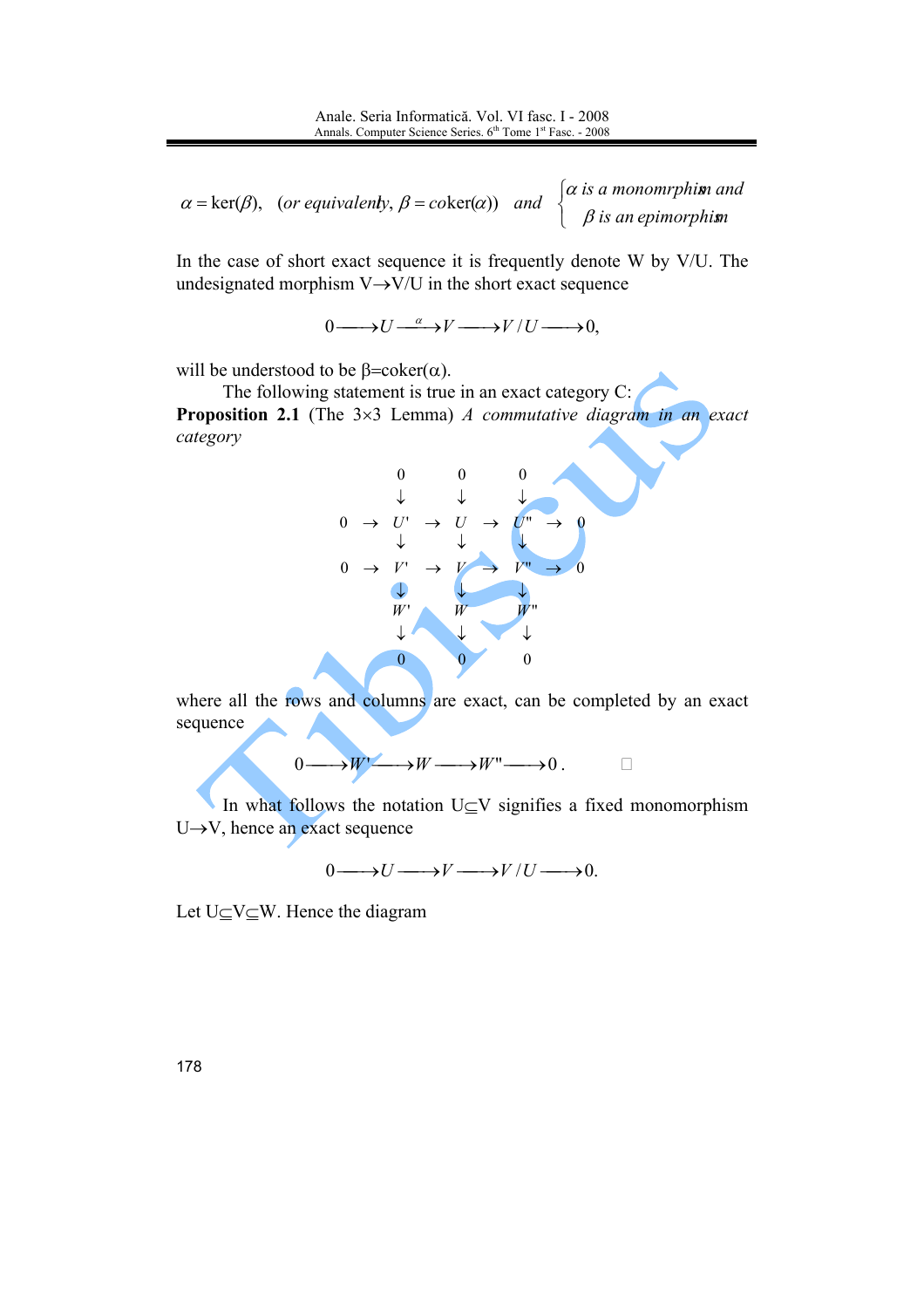$\Omega$  $\begin{array}{ccccccc} & & \downarrow & & \downarrow & & \downarrow & & \\ 0 & \rightarrow & U & \Rightarrow & U & \rightarrow & 0 & \rightarrow & 0 \\ & & \downarrow & & \downarrow & & \downarrow & & \end{array}$  $0\quad\rightarrow\quad V\quad\rightarrow\quad W\quad\rightarrow\quad W/V\quad\rightarrow\quad 0$  $\begin{array}{ccc} \downarrow & & \downarrow & & \Downarrow \\ V/U & & W/U & & W/V \end{array}$  $\begin{array}{ccccccccc}\n\downarrow & & & \downarrow & & & \downarrow \\
0 & & 0 & & & 0\n\end{array}$ 

(where  $\Rightarrow$  is the identity morphism) is a commutative diagram where all the rows and columns are exact. By Proposition 2.1 it follows: Theorem 2.2 (First Noether isomorphism theorem for exact category) Let  $U \subseteq V \subseteq W$  in an exact category. Then

$$
V/U \subseteq W/U
$$
 and  $(W/U)/(V/U) \cong W/V$ .

The second Noether isomorphism theorem for exact category is given by Theorem 2.3 (Second Noether isomorphism theorem for exact category) Let  $U \subseteq W$  and  $V \subseteq W$  in an exact category. Then



The purpose of this section is to find the Noether set-theoretical identities that is an illustration of the last two theorems in a non-abelian category namely in the exact (and balanced) category B of partial bijections between sets. Since a morphism  $f \in Hom_B(X,Y)$  is a monomorphism (epimorphism) if and only if Def(f)=X (Imf=Y), it follows that if f is an isomorphism than card(X)=card(Y). So, the subobjects of an object  $X \in Ob(B)$  are the subsets of the set X. The notation  $X_1 \subseteq X$  is suggestive for a subobject of X. If the sequence

$$
0 \longrightarrow X_1 \longrightarrow X \longrightarrow Y \longrightarrow 0
$$

is exact in B, then card(Y)=card(X-X<sub>1</sub>). Thus the quotient object Y of X will be understood to be  $X - X_1$ . The short exact sequences in B are the sequences

$$
0 \longrightarrow X_1 \longrightarrow X \longrightarrow X - X_1 \longrightarrow 0
$$

with  $X_1$  subset of X.

179

 $\blacksquare$